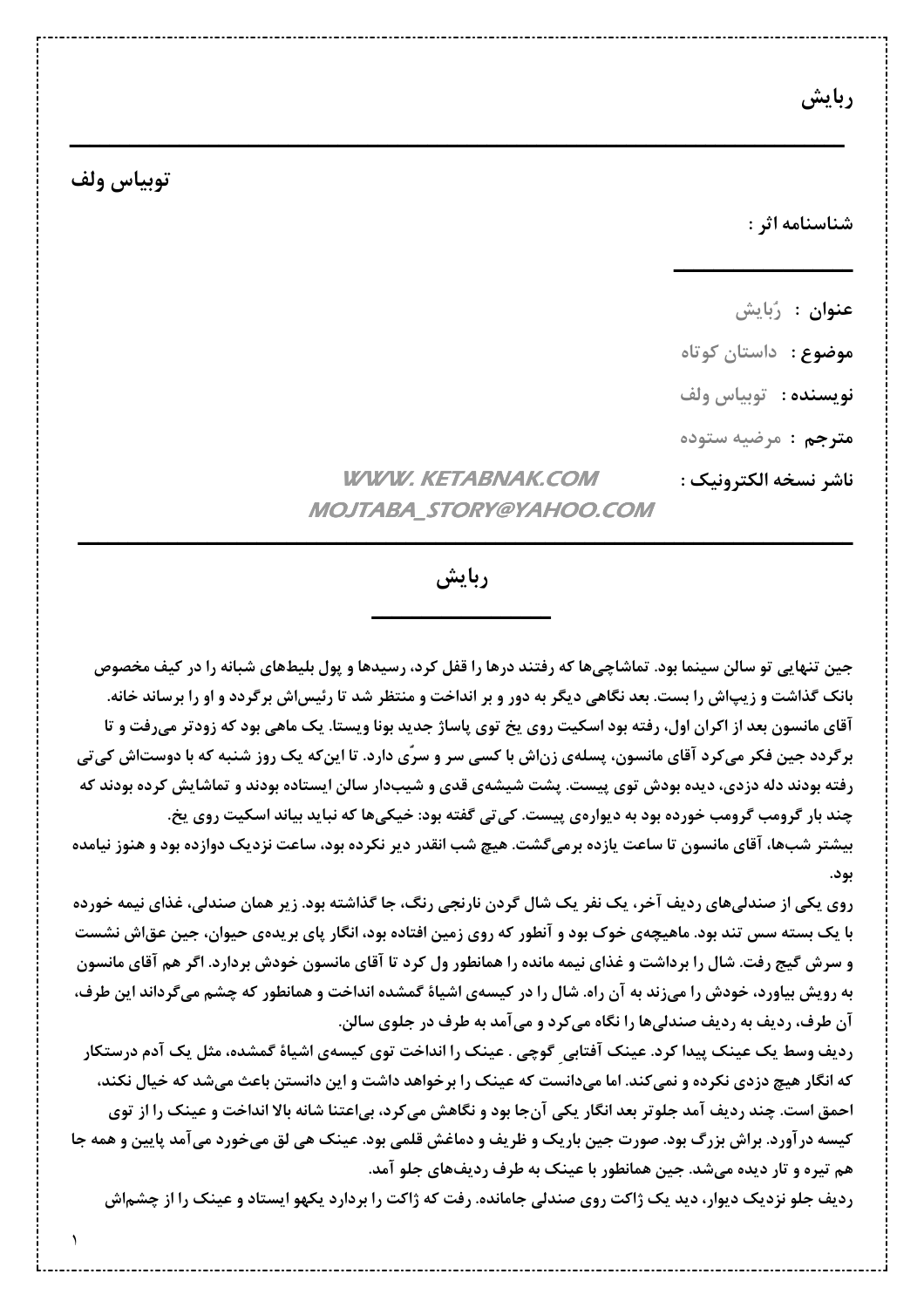برداشت برای اینکه انگار آن ژاکت، دیگر ژاکت نبود که آنجا افتاده بود بلکه یک زن مرده بود که ژاکت تناش بود. یک زن مرده، تک و تنها، نصف شب، تو سالن سینما. جین چشمهاش را بست و زوزه کشید مثل یک سگ که تو خواب زوزه بکشد. به نظرش آمد صداش مال خودش نیست. بعد چشمهاش را باز کرد و از میان ردیف صندلیها رفت به طرف سالن انتظار. کیسهی اشیاهٔ گمشده را گذاشت کناری و ایستاد پشت شیشهی در ورودی، رفت و آمد ماشینها را نگاه میکرد. هر ماشینی که رد میشد، سرک میکشید و منتظر تویوتای آقای مانسون بود. شیشه از نفس|ش بخار گرفته بود طوری که بیرون دیده نمیشد. یکهو به خودش آمد که چه تند تند نفس نفس میزند. فکر و خیال ژاکت و زن مرده ترسانده بودش. هی باز سرک کشید و ماشینها را نگاه کرد. بعد برگشت تو سالن انتظار و رفت توی دفتر آقای مانسون. در را پشت سرش قفل کرد. پشت در، حالت زندانی بهش دست داد، در را باز گذاشت. از پشت میز، دستگاه خودکار نوشابه و پوسترهای فیلم هفتهی آینده دیده میشد. روی میز فقط یک تلفن بود و قاب عکس خانم مانسون. خانم مانسون کاپشن تن|ش بود و کنار تلّی از برف ایستاده بود و داشت بلندی تلٌ برف را نشان میداد. با دیدن برف، جین یاد خانهی پدرش افتاد. توی دفتر، ساکت و آرام بود. جین دستهاش را ضربدر روی میز گذاشت و سرش را گذاشت روی دستهاش، چشمهاش را بست. بلافاصله چشمهاش را باز کرد. گوشیی تلفن را برداشت، شمارهی پدرش را گرفت. آنجا سه ساعت دیرتر، و پدرش خوابش سنگین بود این بود که گذاشت تلفن هی زنگ بزند. اول گوشی را به گوشش فشار داد بعد گوشی را گذاشت روی میز و منتظر شد، تا صدایی شنید گوشی را برداشت. لیندا زن پدرش بود گفت: الو…؟ الو…؟ جین خواست گوشی را بگذارد اما تو صدای لیندا ترس بود انگار که اکوی صدای خودش بود، قطع نکرد گفت : سلام. " سلام. بله. شما ؟" جين زير لبي با منمن گفت: جين " کی؟ گفتی کی؟" جين گفت: من|م ليندا گفت "تويي جي جي؟ اي خدا! ترسيدم." " ببخشين " "ساعت چنده اونجا؟" "دوازده. دوازده و ده دقیقه." " اینجا سەی نصف شبە بزغاله." "میدونم" " تعجب كردم فكر كردم نمىدوني. اوه حالا صبر كن يه دقيقه تا من خودم را جمع كنم." بعد گفت "همهچي خوبه؟ اوضاع رو به راهه؟ كجايي الان؟" "سر کار." " آره بابات گفت که جی جی رفته سر کار. دیگه داری برای خودت خانمی میشی." جين گفت "آره لابد." " من كه مي گم خيلي|م خوبه." جين سر تكان داد. "من میگم آدم باید رو پای خودش باشه، متکّی به خودش باشه، پونزده سال زیاد هم کم سن و سال نیست، من وقتی شروع کردم دوازده سالم بود و هنوز هم مشغولم." جين گفت "ميدونم" لیندا خندید "خدا به سر شاهده داستانها دارم از شغلهای جورواجوری که داشتم." جین خندهی مودبانهای تو گوشی کرد. بعد شکلک درآورد.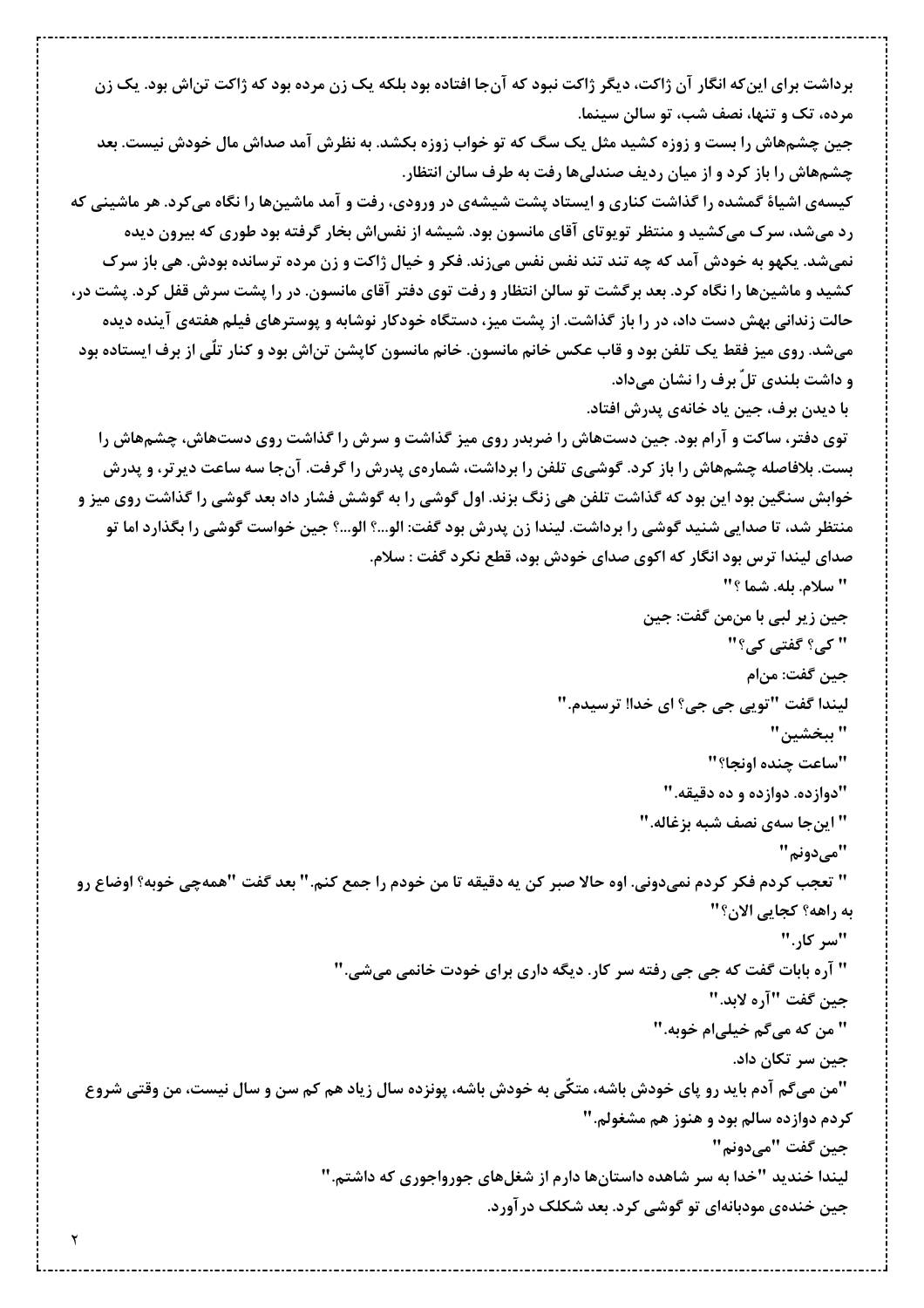"فکر کنم میخوای با بابای خرفت و غرغروت حرف بزنی." " اگه می,شه؟" "امیدوارم خبرای بدی نباشه، حامله مامله که نیستی؟" "نه " "برادرت چطوره؟" جين گفت "تاكر، حالش خوبه و حامله هم نيست. هنوز شروع نكرده." ليندا غشغش خنديد "چطوره چي کار ميکنه؟" "تاکر خوبه. رو به راهه." "مامانت چے؟" "مامان هم خوبه. همهمون خوب خوب." لیندا گفت "آفرین.عالیه. چون میدونی که بابات برای شنیدن خبرای بد ساخته نشده فقط میزون شده برای خبرهای خوش." جین به گوشی بیلاخ داد گفت: صحیح. و میدانست که لیندا راست میگوید. و میدانست که حالا به پدرش خواهد گفت که حالش خوب است و تاکر و مادرش هم خوب هستند و همه چیز عالی است. به غیر از این اگر بگوید بر خلاف قانون است. جین تكرار كرد "همه حالشون خوبه. فقط هواي بابا به سرم زد دلم خواست باهاش حرف بزنم. همين." ليندا گفت "آره. خب معلومه. بابات هم يه وقتايي دلش ميخواد با تو حرف بزنه." "سلام بهش برسون. ببخشين بيدارت كردم." "ما برای همین این جاییم بزبز قندی. حالا ببینم چی کار میکنم بهش میگم برات نامه بنویسه. بابات میخواد نامه بنویسه ولی براش سخته. دوست داره با مردم حضوری تماس داشته باشه. حالا ببینم چی کار میکنم. خب دیگه مواظب خودت باش." جین گوشی را کوبید روی تلفن و از ته گلو فریاد زد: احمق... داشت منفجر میشد با عصبانیت عقب نشست، پاهاش را انداخت روي هم: عجوزه. سيب زميني. الاغ... آنقدر گفت و گفت تا خسته شد و دیگر نمی توانست به چیزی فکر کند. بعد به آپارتمان مادرش تلفن کرد، تاکر جواب داد. جین پرسید "تاکر چی کار میکنی؟ بیداری؟" "هیچی. تو باید دیگه خونه باشی تا الان، مامی گفت تو باید اومده باشی." "تو هم الان باید تو تخت، خواب باشی." جین صدای جیغ زنی را شنید بعد صدای شلیک گلوله و بعد صدای موزیک فیلم. "برای چی تا این وقت شب بیداری، بذار با مامی حرف بزنم." "چي؟" "گوشی را بده به مامی." "مامي خونه نيست. جين ميدوني چيه؟ " جین چشمهاش را بسته بود. "یه دوچرخه توی استخره. ته ته استخر. درست زیر تختهی پرش. یه دوچرخه. قرمزه. خانم فاکس گفت اگر بتونین درش بيارين مال تو." "تاكر مامى كجاست؟ بايد باهاش حرف بزنم." "با عمو نيک رفته بيرون." "كجا رفتن؟" تاکر جواب نداد. "تاکر، مے گم کجا رفتن؟" تاکر جواب نداد. جین صدای ماشین پلیس و کشیده شدن چرخهای ماشین را میشنید و فهمید که تاکر باز دارد تلویزیون نگاه میکند. اصلا یادش رفته بود با جین پای تلفن بود. جين تو گوشي داد کشيد "تاکر "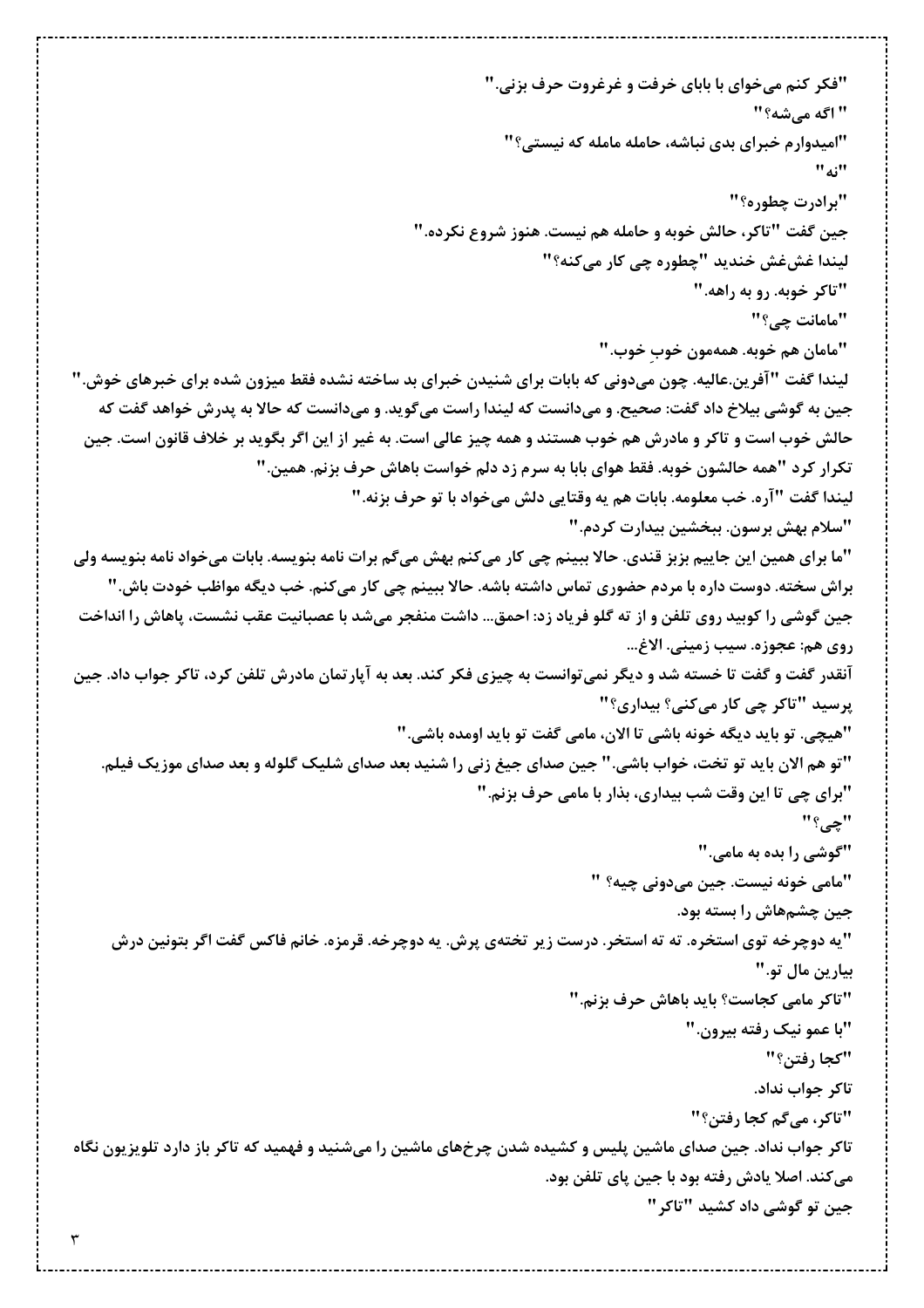"چيه؟" "نمیدونی کجا رفتن؟" "نميدونم جين. تو داري مي آي خونه؟" "آره تا چند دقیقه دیگه میآم برو تو تخت تاکر." تاکر گفت: باشه و بعد گفت: بای. و قطع کرد. جین دفتر تلفن را از زیر میز درآورد ولی هر چی فکر کرد فامیلی نیک یادش نیامد. شماره تلفن نیک همان جا یک جایی توی خانه بود، روی میز بغل تخت مادرش و یا روی در یخچال. ولی میدانست اگر به تاکر بگوید که بگردد پیداش کند تاکر گیج و ویج میشود و میزند زیر گریه. جین پاشد رفت طرف در ورودی. یک دونده با لباس ورزش شبرنگ، از جلوش رد شد. ماشین خودکار نوشابه یکهو زر زر کرد بعد لرزید و از کار افتاد. جین گرسنهاش شده بود. یک بسته بیسکوییت شکلاتی قبلا خریده بود همراش بود از تو کیفاش درآورد، چندتا چندتا چپاند تو دهانش و خشک خشک جوید تا آروارهش خسته شد. بقیهاش را گذاشت توی کیفاش، عینک را هم گذاشت. بعد باز دفتر تلفن را باز کرد و دنبال اسم و فامیل معلم انگلیسی|ش آقای هاپکینز، گشت. آقای هاپکینز کلاس آموزش رانندهگی هم داشت. کی تی گفته بود وقتی آقای هاپکینزداشت دنده عقب رفتن را یادش میداد، خوابید روش توی ماشین. برای اینکارش جین ازش متنفر شده بود. چطور یکی می تواند آنطور شعر بخواند که آقای هاپکینز میخواند، آنوقت هنوز دلش کی تی را بخواهد؟ شماره تلفن آقای هاپکینز تو دفتر تلفن نبود. جین همانطور ورق زد و یک شماره انتخاب کرد و شماره گرفت. بلافاصله یک مرد جواب داد. و هي گفت بله؟ نه. بله. و انگار منتظر همين تلفن بود. جين گفت "آقاي لاو؟ چند تا خبر براتون دارم." مرد گفت "کیه؟ شما؟ میدونید ساعت چنده؟" "خبر همین الان به ما رسیده، ما فکر کردیم بهتره همین حالا به شما خبر بدیم. ولی اگر شما دلت نمیخواد بشنوی، می تونی قطع کنے." آقاي لاو گفت "مطمئن نيستم درست فهميدم يا نه؟" "آقای لاو، دلت میخواد تلفن را قطع کنی یا نه؟" آقاي لاو همان لحظه جواب نداد. بعد گفت "به من نگو که مثلا من جايزه بردم يا برندهاي چيزي شدم." "این قرن را دست کم گرفتهاید آقای لاو." مرد گفت "یه دقیقه صبر کن برم عینکام را بیارم." وقتی مرد برگشت پای تلفن، جین پرسید "خودتون هستین آقای لاو؟" "بله خانم. خود خودمم." "ما باید مواظب باشیم. این جایزه، یک دست کارد و چنگال استیک خوری که نیست." آقاي لاو گفت "من تا حالا هيچوقت برنده نشدم. فقط تو مسابقهي جدول كلمات جايزه بردم. وقتي بچه بودم كلمه را رو هوا میزدم هیچ کی به گرد پام نمیرسید." "انگار حسابی هیجان زده شدین آقای لاو." آقاي لاو خنديد. جین گفت "آدم خوبی به نظر می آین. کجایی هستین؟" آقای لاو باز خندید. "مثل این که نقشه داری من را خوب گیربندازی." جین گفت "چند تا سئوال در پرسشنامهست ما باید از شما بپرسیم." عینک را از تو کیفاش درآورد و زد به چشمهاش. تکیه داد عقب و به سقف نگاه می کرد. "ما علاقمندیم که با برندههامون آشنا بشیم." آقای لاو گفت "اوضاع از این قراره. من در دیترویت متولد و بزرگ شدم. پیوستن به نیروی دریایی بعد از جنگ« پرل هاربر» و دریافت برگهی معافیام در ماه جون سال چهل و شیش، در ساندیهگو. و بعد از چند هفته کندم و آمدم اینجا و اینجا موندنی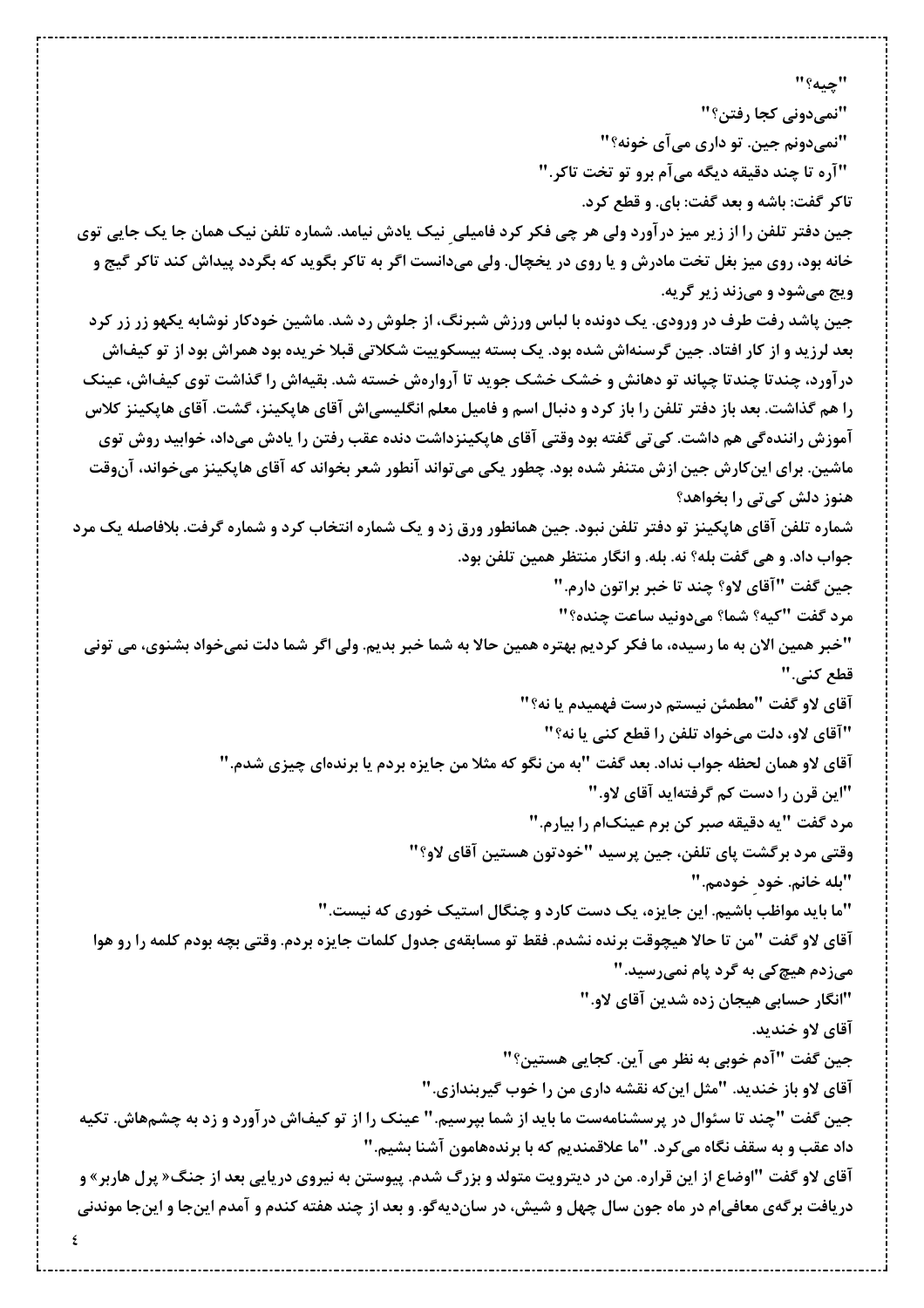شدم. همەاش همين بود." "خوبه. خوب پيش ميره. سن تون آقاي لاو؟" "شصت و یک سال" "وضعيت زناشويي؟" "زناشویی بی زناشویی. من مجردم." "یعنی منظورت اینه که بیشتر از نیم قرن زندگی کردی و به ساحت مقدّس ازدواج هرگز یا نگذاشتی آقای لاو؟" آقای لاو سکوت کرد بعد گفت "راستش را بگو دیگه، موضوع چیه؟" "يه سؤال ديگه آقاي لاو، بعد راجع به جايزه حرف ميزنيم." آقای لاو هیچی نگفت، اما جین صدای نفساش را میشنید. جین قاب عکس خانم مانسون را برداشت و دمر کرد روی میز. "سؤال اینه آقای لاو. من دروغ میگم، دزدی میکنم، با این و اون هم ميخوابم. نظرت چيه؟ چي فكر ميكني؟" آقاي لاو گفت "آه... پس من چيزي نبردم؟" "نه آقا. نه. بايد بگم نبردي." مرد گلویش را صاف کرد گفت "من گیج شدم نفهمیدم چی شد؟" جين گفت "سر كارت گذاشتم. كلك بود. من حقه بازم." "خودم فهميدم. فقط دليلش را نميفهمم. كه چي؟" جین جواب نداد. آقاي لاو گفت "البته تو اولين كسي نيستي كه من رو ميذاره سر كار و فيلم ميكنه، حتما آخرياش هم نيستي." جين گفت "در واقع، من با اين و اون نميخوابم." "تو باید یه چیزهایی یاد بگیری یه ملاحظات و وظایفی رو یاد بگیری، اصلا کلیسا میری؟" "نه آقا. آن وقت که خونمون بودم گاهی میرفتم. نه اینجا. عید ایستر همهمون میرفتیم. کشیش، هیچ مراسمی اجرا نمیکرد تنها کاری که میکرد فقط یه ویدئو میذاشت که بچهای متولد میشد و پست صحنه صدای عرعر بچه بود." جین منتظر شد آقای لاو چیزی بگوید. اما نگفت، ساکت بود. جین تکرار کرد "در واقع من با این و اون نمیخوابم. فقط با یکی از معلمهام." بعد اضافه کرد "زن داره." آقاي لاو گفت "متاهله؟ اين ديگه وحشتناكه. تو چند سالته؟" "میگه من خیلی باهوشم. باهوش و اغواگر. سر کلاس همینطور زل میزد به من. میدونستم حالا پشت دفتر انشاهٔ و نوشتههام شعر مینویسه. همینطوری شروع شد. عاشقمه. با ناامیدی ۖ تمام عاشق منه. من هم فقط بازیاش میدم. " آقای لاو گفت "وای خدای بزرگ!" "باهاش خیلی بدم. عبوس و بداخلاق. بی|حساس. جلو بچهها مسخرهش میکنم. اداشو درمیآرم، حتی اداشو تو رختخواب درمیآرم ادای سر و صداشو، حرکتهاشو. لابد حالا شما میگین که حسابی زده به سرم. یه خالکوبی دارم این جاست، نپرس كجامه. بالاش نوشته «بالاتر از خطر» اين شعار منه تو زندگي: برق آسا زندگي كن و جوان بمير. وقتي خراب كاري ميكنم همیشه این را با خودم میگم برق آسا زندگی کن و زودتر بمیر. همینطور هم خواهد شد من جوونمرگ میشم." آقاي لاو گفت "من موندهام چي بگم. کاش مي تونستم کاري کنم." جين بهش گفت "يه چيزي بگو. داد بزن. زير و روم رو يكي كن." "من تو رو نمیشناسم حتی اسمات رو نمیدونم. اسمات چیه؟ شاید بتونم کمکات کنم." " اسمم؟ سگ شانس." "پس من ديگه نميدونم چي بگم." جین صدای تقهی قفل در سالن انتظار را شنید، زود گفت: آدیو… و گوشی را گذاشت. عینک آفتابی را از چشماش برداشت گذاشت تو کیفاش. بعد پاشد دور میز به راه رفتن، دید آقای مانسون شل میزند و با یک جفت عصای زیر بغل به طرف دفتر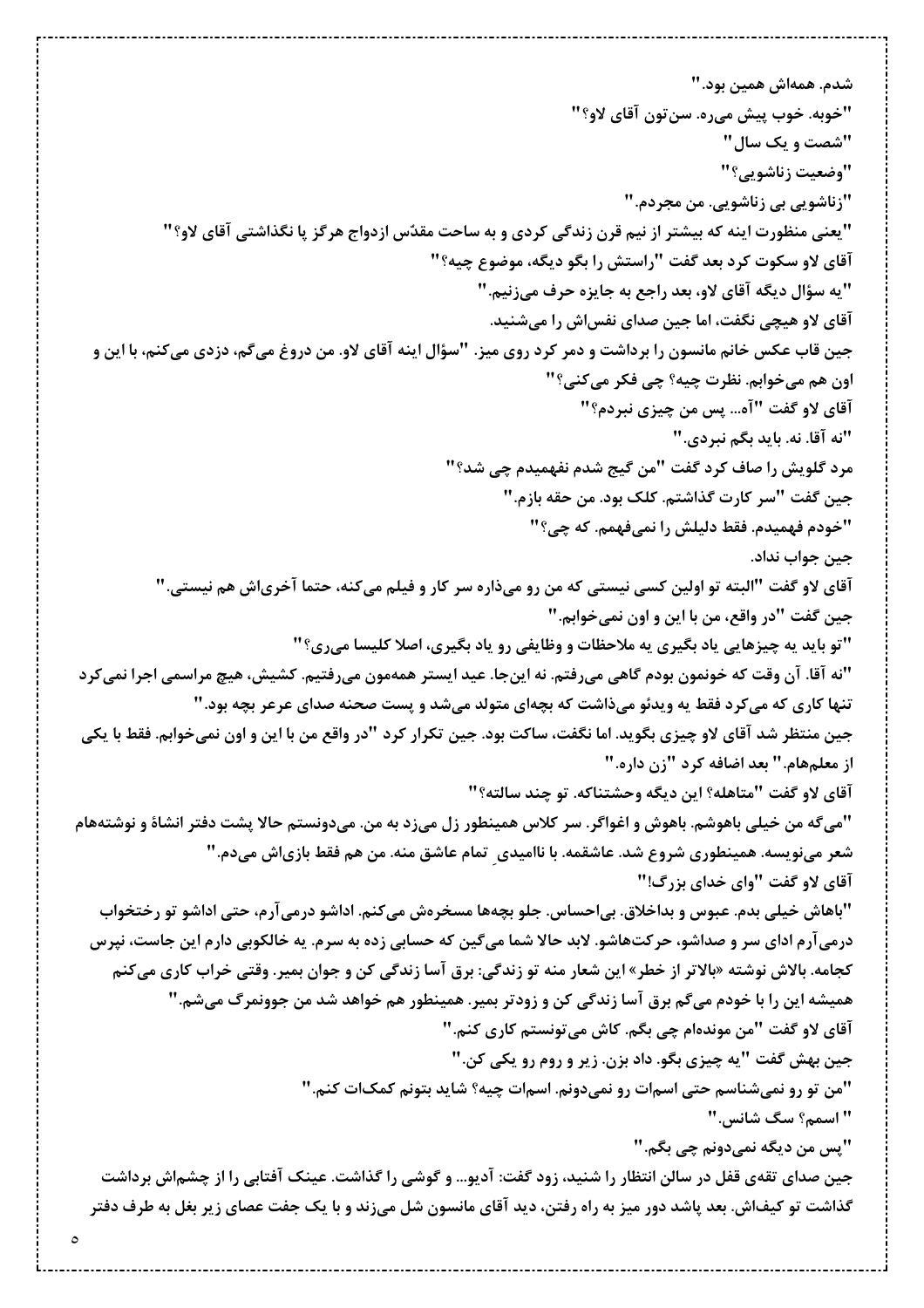می آید. قوزک پاش را گچ گرفته بودند. روی پیشانیاش هم یک چسب زخم بود. آقای مانسون به جین گفت "حتی یک کلام هم حرف نمیزنی. اصلا نمیخوام راجع بهش حرف بزنم." همانطور که دولا دولا خودش را میکشاند تو دفتر با اوقات تلخی گفت "یک حرکت و چرخ اشتباه روی یخ، یک نیشگون کوچولو از طرف «کارمای» مانسون پیرمرد، حتما یه کاری کرده بودم." کیف پول بلیط ها را از تو کشو درآورد زیپاش را باز کرد، روی میز تکان تکان داد بدون این که به جین نگاه کند گفت "بیا یه پنج دلاری بردار. تاکسی دم در منتظرته."

"تاكسے,؟"

"انتظار داری اینطوری ببرم برسونمات؟ یه نگاهی به من بکن. یا حضرت مسیح! درب و داغونم." جين بهش گفت "اونقدرهام بد نيست."

آقای مانسون خودش را به سختی کشاند روی صندلی و عصاها را گیر داد به میز "من همیشه با تو خوب بودم. یعنی زیادی خوب بودم." چشمهاش را گرداند بالا تو صورت جین گفت "من باهات خوب نبودم؟ هر وقت خراب کاری کردی هیچ وقت سرت داد نزدم، هر وقت یواشکی دوستهات رو آوردی سینما به روت نیاوردم. تو نباید اینطوری به من نگاه کنی. تو باید با تاسف، با حس همدردی به من نگاه کنی."

تاکر خواب بود روی زمین جلوی تلویزیون. جین تخت تاشو را باز کرد تاکر را کشاند روی تخت. به سختی، طوری که تاکر بیدار نشود لباس خواب، تناش کرد و رویش را پوشاند. بعد رفت اتاق مادرش را وارسی کرد تا شماره تلفن نیک را پیدا کند. شماره تلفن نیک را پیدا نکرد اما یکی از نامههای پدرش را پیدا کرد. نشست لبهی تخت و نامه را خواند. به کلمههای: شیرین|م و قند عسل|م، اخم کرد. یک وقتهایی با طعنه آنها را تکرار میکرد. پدر و مادرش هنوز برای هم نامههای عاشقانه مینوشتند. نه! آنها حق ندارند این کار را بکنند نه دیگر حالا حق ندارند، بعد از آن کارهایی که در قبال همدیگر کردهاند، مشمئز کننده

جین رفت تو اتاق خودش. لخت شد و جلوی آینه ایستاد. خودش را نگاه نگاه کرد. برگشت از روی شانه، نگاه سردی به خودش انداخت.

جین باز روبروی آینه ایستاد و تمرین کرد غمگین اما شجاع به نظر بیاد. بعد عینک آفتابی را از تو کیفاش درآورد زد به چشماش، بلوز پولک دوزیای که از فروشگاه بولاک هفتهی پیش بلند کرده بود، پوشید. چراغها را خاموش کرد فقط یک چراغ بالای آینه روشن بود. اینطوری انگار زیر نور چراغ برق کنار خیابان ایستاده بود. لبهی بلوز افتاده بود روی رانهای لختاش. یقهی بلوز را داد بالا و چشمهاش را خمار کرد و لب پاییناش را داد پایین و زمزمه کرد "همیشه به تو فکر میکنم. همیشه." جملههای پدرش را دکلمه میکرد. "هر روز و هر شب، عشق من، تنها عشق زندگی|م." بعد سر و شانه آمد، پولکها لرزید و برق زد "عزیز شیرین زبونم. خوش کون و کپل|م." لب ورچید و پلکهاش را لرزاند.

تاکر، داد زد چیزی گفت.

جين رفت تو هال گفت "بگير بخواب تاكر."

تاکر گفت "مامی. مامی رو میخوام."

وسط تخت نشسته بود، وحشت زده دور و برش را نگاه میکرد انگار نمیدانست کجاست. جین عینک را از چشماش برداشت، رفت کنار تاکر نشست. "مامی همین الانه دیگه میآد." موهای تاکر کرک شده بود و سیخکی ایستاده بود. جین سرش را ناز **کرد و هی دست کشید به موهاش. "آب میخوای؟"** 

تاکر گفت "مامی مامی رو میخوام." جین همانطور که با سرانگشتهاش پشت سر تاکر را شانه میکرد گفت "گوش کن تاکر. گوش کن. فردا، یه روز مخصوصه! ولی فردا نمی آد مگر این که تو بگیری بخوابی. " تاکر دور اتاق را نگاه کرد و گفت "مخصوص چی؟" "فردا می بینی!"

"يعني وقتي از خواب پاشدم؟"